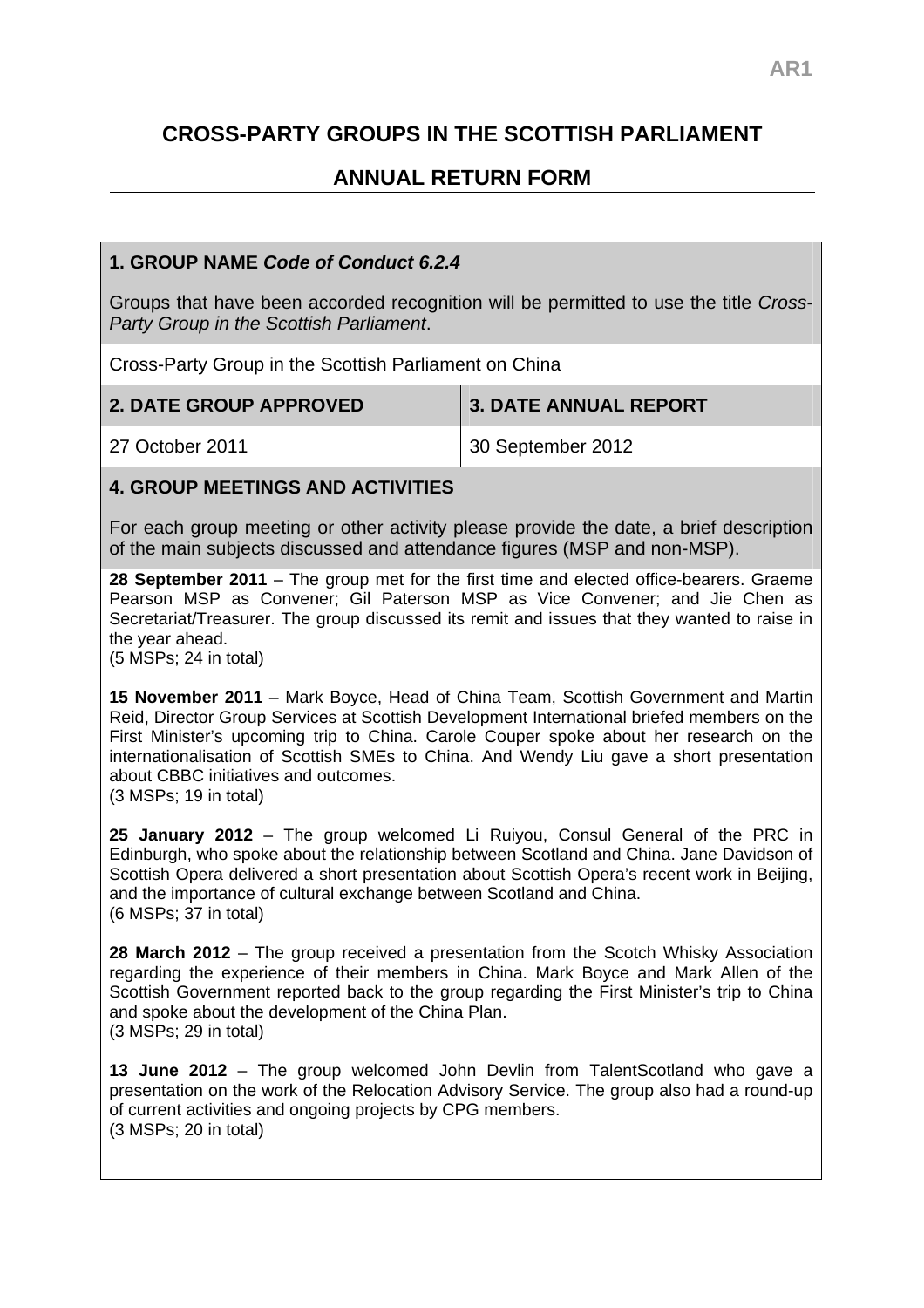**19 September 2012** – AGM: The group elected the following office-bearers: Graeme Pearson MSP as Convener; Gil Paterson MSP as Vice-Convener; Irene Campbell (Howden) as Secretariat/Treasurer. The group also had presentations from the Scottish Fiddle Orchestra and from Fiona MacLean, a consultant with a wide experience of helping companies operate in China. (3 MSPs; 19 in total)

#### **5. GROUP MEMBERS** *Code of Conduct 6.4, Rules 2, 3, 5, 6 & 8*

When listing members, who are MSPs, only the MSPs name need be given. For members from outwith the Parliament, the name of the member and any employer they represent must be given.

| <b>MSPs</b>                | <b>Non-MSPs Individuals</b>                  |
|----------------------------|----------------------------------------------|
| <b>Graeme Pearson MSP</b>  |                                              |
| Claudia Beamish MSP        |                                              |
| Hugh Henry MSP             | <b>Organisations</b><br><b>Howden Global</b> |
| <b>Gil Paterson MSP</b>    |                                              |
| <b>Richard Simpson MSP</b> | Scottish Whisky Association                  |
| <b>Chic Brodie MSP</b>     |                                              |
| Jackie Baillie MSP         |                                              |
| Jamie McGrigor MSP         |                                              |
|                            |                                              |

### **6. GROUP OFFICERS** *Code of Conduct 6.4, Rule 4*

Please amend titles as necessary e.g. to indicate joint office holders, or preferred titles.

| <b>Convener</b>      | <b>Graeme Pearson MSP</b> |
|----------------------|---------------------------|
| <b>Vice-Convener</b> | <b>Gil Paterson MSP</b>   |
| <b>Secretary</b>     | Irene Campbell, Howden    |
| <b>Treasurer</b>     | Irene Campbell, Howden    |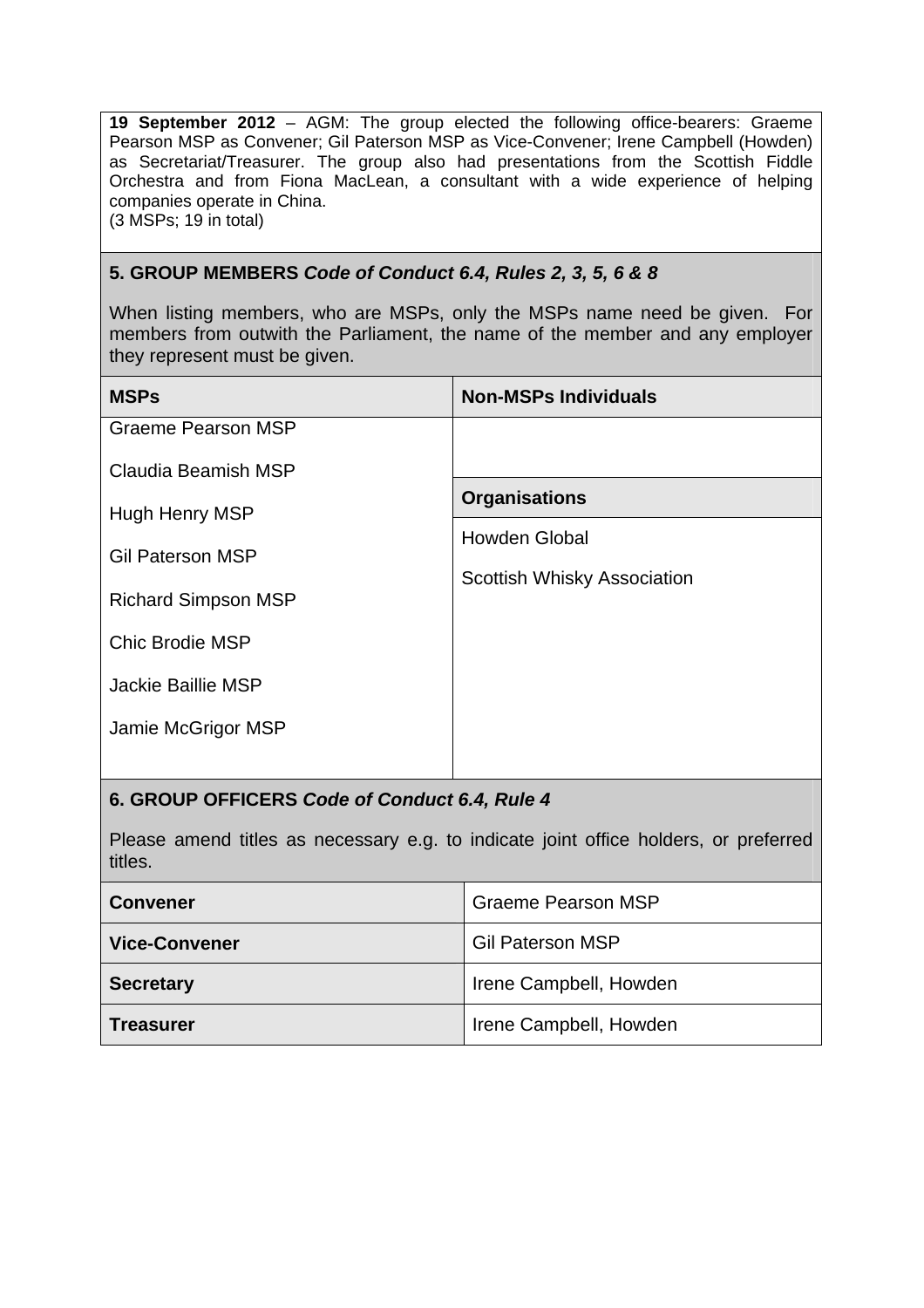## **7. FINANCIAL OR OTHER BENEFITS RECEIVED** *Code of Conduct 6.3.1 & 6.3.6, 6.4 Rule 10*

The group must register any financial or other material benefit received by the group from whatever source, where the value of the financial sum or benefit from any single source exceeds £500 in any one calendar year. This includes donations, sponsorship, subscriptions, hospitality, gifts, visits, provision of services or accommodation or staff assistance. The value of use of Parliamentary facilities need not be registered.

The details requiring to be registered include a brief description of the benefit, the approximate monetary value, the date on which it was received and the source from which it came. Where a consultancy organisation provides benefits, the client on whose behalf these are provided should be named.

| <b>Date</b>    | <b>Amount</b> | <b>Description</b>                                                                                                                                                                                                        |
|----------------|---------------|---------------------------------------------------------------------------------------------------------------------------------------------------------------------------------------------------------------------------|
| 28-9-11        | £37.80        | Catering for meeting                                                                                                                                                                                                      |
| $15 - 11 - 11$ | £32.40        | Catering for meeting                                                                                                                                                                                                      |
| $25 - 1 - 12$  | £454.50       | Catering for meeting                                                                                                                                                                                                      |
| $25 - 1 - 12$  | £78.96        | Beverages for meeting                                                                                                                                                                                                     |
| $28 - 3 - 12$  | £39.00        | Catering for meeting                                                                                                                                                                                                      |
| $13 - 6 - 12$  | £28.00        | Catering for meeting                                                                                                                                                                                                      |
| 19-9-12        | £27.00        | Catering for meeting                                                                                                                                                                                                      |
| Ongoing        | $cE750$ pa    | Secretariat support                                                                                                                                                                                                       |
|                |               | Howden Group generously provides Secretariat support<br>and pay for catering for all meetings. The other<br>exception is the cost of beverages for 25-1-12 meeting,<br>which was met by Scottish China Education Network. |

### **8. GROUP SUBSCRIPTION** *Code of Conduct 6.4, Rule 9*

Where a group charges or proposes to charge a subscription, this must be reasonable and the same for all members. The amount of the subscription should be registered and the purposes for which it is intended to use the subscription.

| Amount per group member per year | - |
|----------------------------------|---|
| Date subscription applied        |   |